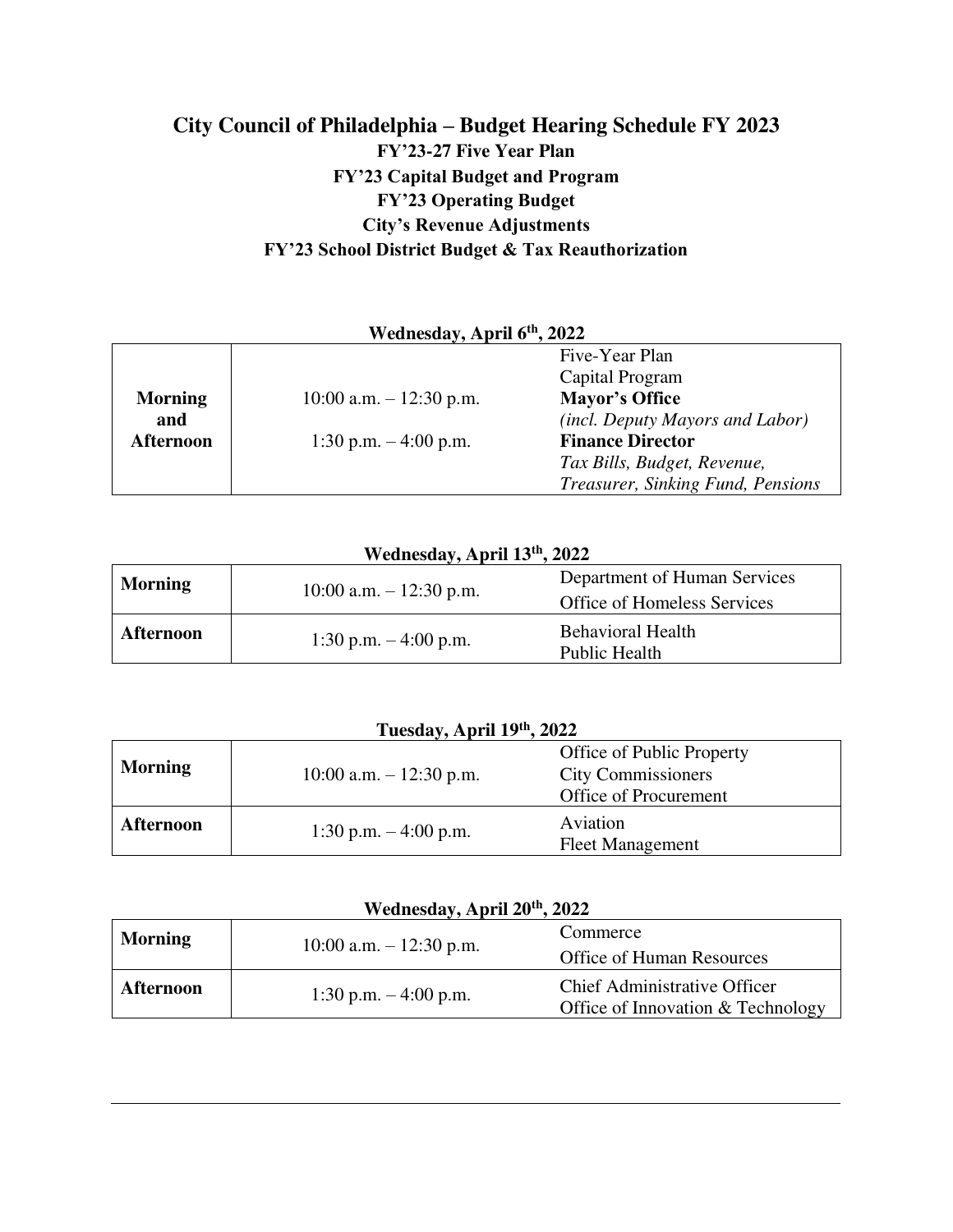|                  | $= 0.00000, 0.000000, 0.00000, 0.0000$ |                                |  |
|------------------|----------------------------------------|--------------------------------|--|
|                  |                                        | Police                         |  |
| <b>Morning</b>   | 10:00 a.m. $- 12:30$ p.m.              | <b>District Attorney</b>       |  |
|                  |                                        | Defender's Association         |  |
|                  |                                        | <b>First Judicial District</b> |  |
| <b>Afternoon</b> | 1:30 p.m. $-4:00$ p.m.                 | Law Department                 |  |
|                  |                                        | Sheriff                        |  |

### **Tuesday, April 26th, 2022**

**Wednesday, April 27th, 2022** 

| <b>Morning</b>   | 10:00 a.m. $-$ 12:30 p.m. | Register of Wills<br><b>City Controller</b>         |
|------------------|---------------------------|-----------------------------------------------------|
| <b>Afternoon</b> | 1:30 p.m. $-4:00$ p.m.    | Licenses and Inspections<br><b>Water Department</b> |

| Tuesday, May 3rd, 2022 |                           |                                    |
|------------------------|---------------------------|------------------------------------|
| <b>Morning</b>         | 10:00 a.m. $-$ 12:30 p.m. | <b>Mural Arts Program</b>          |
|                        |                           | Free Library                       |
| <b>Afternoon</b>       | 1:30 p.m. $-4:00$ p.m.    | <b>SEPTA</b><br>Parks & Recreation |

## **Wednesday, May 4th, 2022**

| <b>Morning</b>   | 10:00 a.m. $- 12:30$ p.m. | School District of Philadelphia<br><b>Community College</b> |
|------------------|---------------------------|-------------------------------------------------------------|
| <b>Afternoon</b> | 1:30 p.m. $-4:00$ p.m.    | Public Testimony – School District                          |

### **Monday, May 9th, 2022**

| <b>Morning</b><br>and | 10:00 a.m. $-3:00$ p.m.                 | <b>Office of Property Assessments</b><br>Board of Revision of Taxes |
|-----------------------|-----------------------------------------|---------------------------------------------------------------------|
| Afternoon             | $3:00 \text{ p.m.} - 5:00 \text{ p.m.}$ | Public Testimony - Tax Bills                                        |